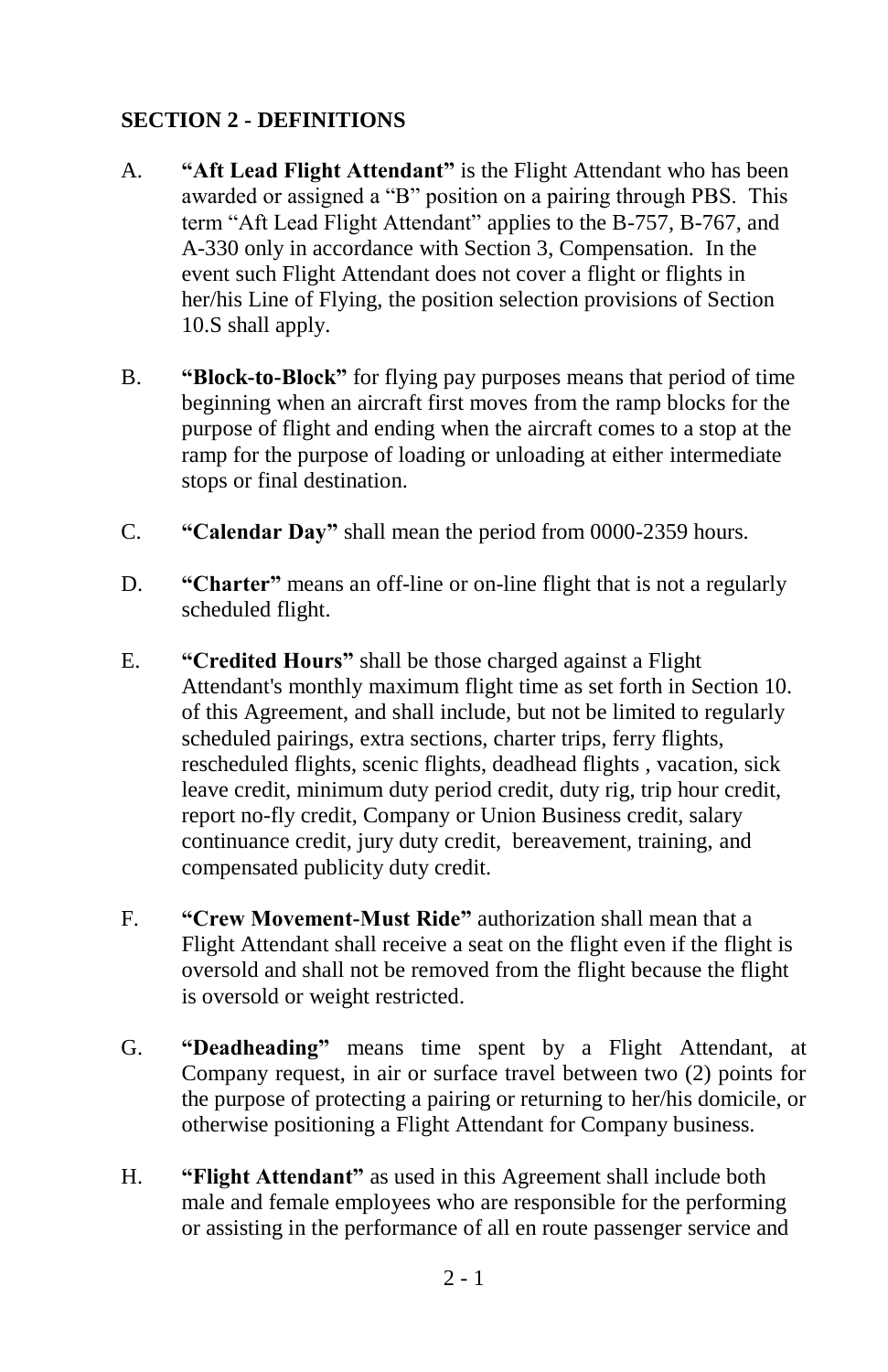who have completed training as prescribed by the Federal Aviation Agency (FAA) and whose names appear on the current Flight Attendant System Seniority List.

- I. **"Flight Attendant Domicile"** shall mean a station which is the common domicile of a Flight Attendant and pilot or group of Flight Attendants and a group of pilots from which scheduled, extra section, and miscellaneous flying is accomplished.
- J. **"Golden Days"** are scheduled days off in Reserve lines that may not be moved without the mutual consent of the Reserve and the Company.
- K. **"Home Domicile"** means the location designated by a certificate holder where a Flight Attendant normally begins and ends her/his duty periods, also known as the Flight Attendant's domicile.
- L. **"Home Domicile Rest"** means the period of time at a Flight Attendant's domicile between two (2) pairings.
- M. **"Home Domicile Time"** means the actual time in the domicile to which a Flight Attendant is assigned.
- N. **"International Flight"** An International flight is any flight operating or deadheading outside the forty-eight (48) contiguous United States with the exception of the Bahamas, Canada, and Alaska. This exception does not apply if a flight originates outside the contiguous forty-eight (48) United States and proceeds non-stop to Bahamas, Canada, or Alaska and vice versa. If the Company agrees with the Pilots that the Bahamas is considered International flying, then the Bahamas shall be considered International flying for Flight Attendants.
- O. **"Involuntary Assignment"** means an assignment to a Lineholder on an off day pursuant to the language specified in Section 10 Scheduling, Paragraph I and the Priority of Trip Assignment language specified in Section 12 Reserve, Paragraph M.
- P. **"Layover" or "RON"** means the period of time between duty periods within a pairing.
- Q. **"Language of Destination/Origin (LOD/O)"** Flight Attendant is a designated Flight Attendant awarded or assigned to a flight requiring a foreign language qualified Flight Attendant, who has successfully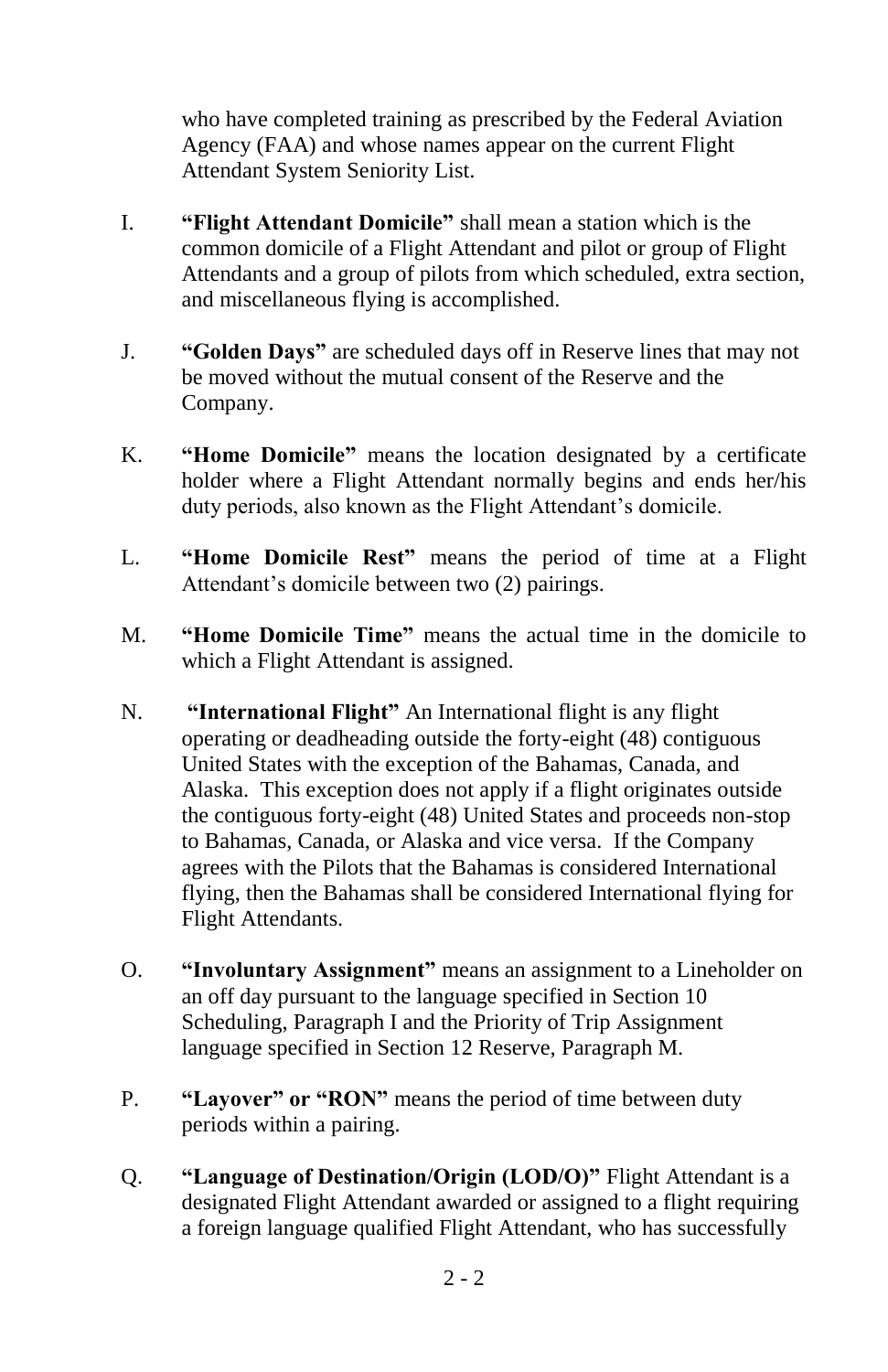passed a Company-approved proficiency test in the language used at the point of destination/origin. For example, on a PHL-FRA flight, the LOD/O Flight Attendant would be German qualified.

As an exception to the above, the Company may utilize LOD/O Flight Attendants based on the language requirements of a particular charter (i.e., Spanish qualified LOD/O Flight Attendants may be utilized on a flight from CLT to LGW or from PIT to LAX transporting Spanish speaking passengers).

- R. **"Line of Flying"** shall mean a Line of Time or a Reserve's scheduled days available for duty.
- S. **"Line of Time"** shall mean a monthly unit of Flight Attendant flying containing a minimum of seventy (70) credit hours and a maximum of ninety (90) credit hours per bid period. The Company may flex the maximum line value by an annual amount of twenty (20) hours, but in no case more than five (5) hours during any given month. As an exception, a Flight Attendant may indicate a bid choice which may allow the bid award to exceed the bounds specified by bidding a High or Low bidding option. Lines constructed in accordance with this bid option shall be constructed to no less than forty (40) hours (low option) or no more than one-hundred ten hours (110) hours (high option).
- T. **"Month"** means the period from and including the first day of, to and including the last day of each calendar month of the year, except that:
	- 1. A thirty-one (31) day month may be used to stabilize lines of time by utilizing one (1) day from the thirty-one (31) day month to increase the flight time for schedule purposes in the short month.
	- 2. As an exception to Paragraph T.1., above, the Company will be permitted to add or subtract a day or days to any bid month to stabilize the monthly schedule. This provision cannot be used to add or subtract a day from the calendar year.
	- 3. The Company shall make the determination of adjusted months in advance of the calendar year in which such subtraction or addition will take place and must be published to the Flight Attendants prior to vacation bids.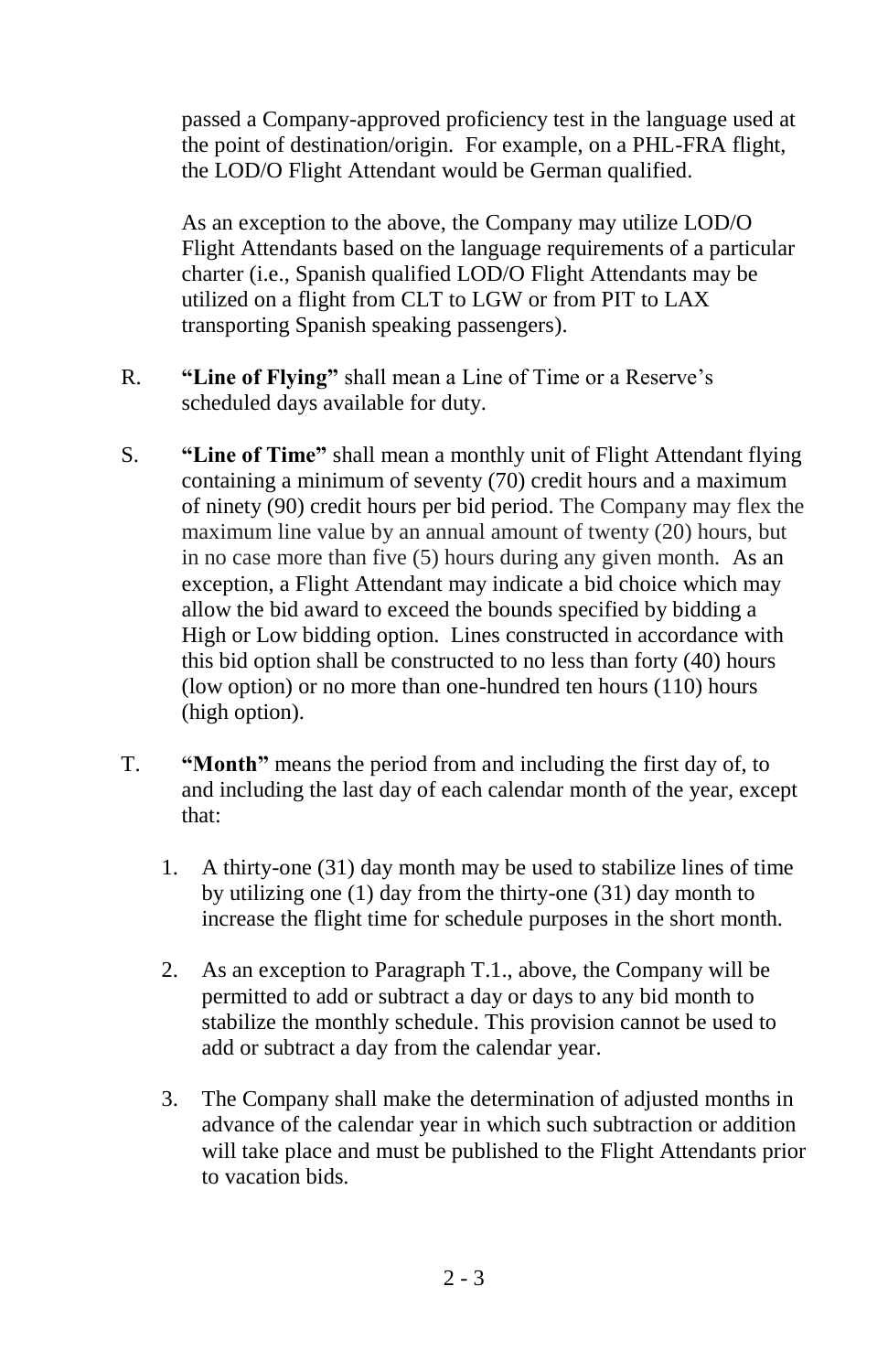- 4. Should there be any changes made in the definition and application of "month" for other flight crewmembers, the Company will meet and confer with the MEC regarding applying such changes to Flight Attendants on the same applicable date(s).
- U. **"Moveable Days"** are scheduled days off in a Reserve line on which a Reserve can be assigned a trip in accordance with Section 12, Reserve.
- V. **"Non-Transoceanic International Flying"** is international flying that does not meet the definition of Transoceanic International Flying. Hawaii is Non-Transoceanic International flying.
- W. **"On-Duty Time"** shall include the hours of one (1) hour before scheduled departure of a flight and shall continue until fifteen (15) minutes after the arrival of such flight, or actual release time, whichever is later.
	- 1. The one (1) hour before scheduled departure and the fifteen (15) minutes after the actual arrival shall also apply to deadheading by air or surface.
	- 2. For those flights that operate internationally as defined in Paragraph N above, substitute one (1) hour and thirty (30) minutes for one (1) hour before scheduled departure, and thirty (30) minutes for fifteen (15) minutes after actual arrival in the preceding Paragraph.
- X. **"On Premise Reserve (OPR)"** is a Reserve who has been awarded or assigned standby duty in uniform at the airport without a specific flight assignment for the purpose of covering a pairing in order to prevent a delay. An OPR may also be utilized for the purpose of deplaning, boarding or remaining with through passengers on the aircraft.
- Y. **"Open Time"** shall include, but not be limited to the following:
	- 1. Pairings not assigned to a Flight Attendant, extra sections, On-Premise Reserve Duty (Reserves only), supplementary time, flights rescheduled as a result of cancellations, pairings made available after the monthly schedule is awarded, and time dropped through ISAP or ISAP/AIL ;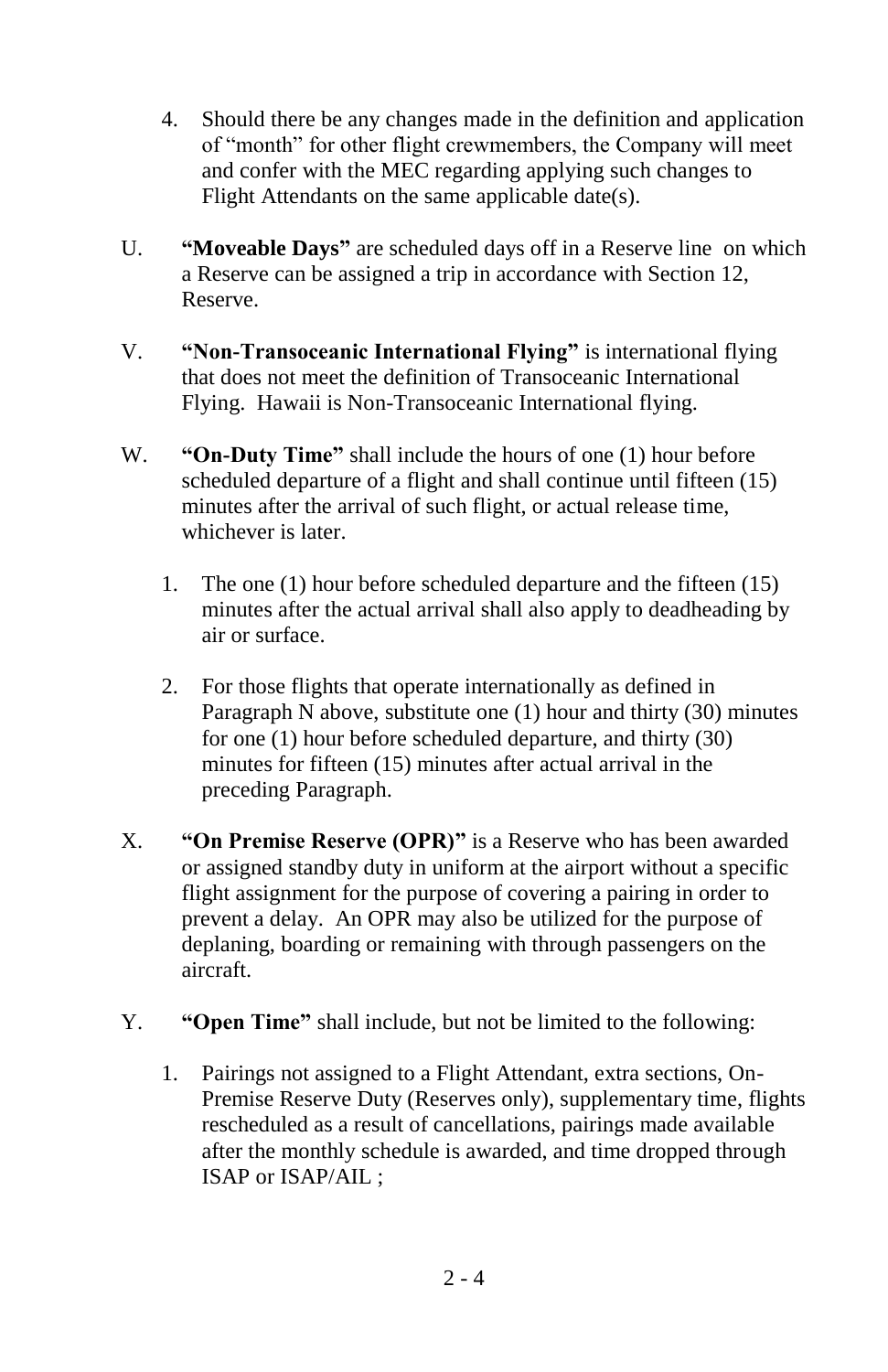- 2. Pairings vacated by lineholders (e.g., leaves of absence, sick leave, jury duty, charters, publicity flights, Union Business, etc.).
- Z. **"Over Water Operations"** means all Company certificated routes or charter operations on which the FAA regulations require over water equipment.
- AA. **"Pay No Credit"** means a Flight Attendant is paid but not credited for the time. Such pay is above the minimum monthly guarantee and the time does not count for purposes of callout time, monthly maximum or determining the number of credited hours in a month.
- BB. **"Preferential Bidding System (PBS)"** Electronic system used to create Lineholder and Reserve lines of flying.
- CC. **"Senior Flight Attendant"** is the Flight Attendant who has been awarded or assigned the "A" position Line of Flying. In the event such Flight Attendant does not cover a flight or flights in her/his line of time, the position selection provisions of Section 10.S shall apply.
- DD. **"Supplementary Coverage"** is Flight Attendant coverage scheduled in excess of the FAA Flight Attendant requirement for each aircraft type in accordance with Section 10.
- EE. **"System Irregular Operations"** means irregular operations which must be declared by the Director of Crew Scheduling or her/his designee. Such declaration must be on a system-wide basis simultaneously for Flight Attendants and Pilots. System Irregular Operations will not be declared for staffing needs.
- FF. **"Transoceanic International Flying (TI)"** is defined as any operating or deadheading over the Atlantic, Pacific (excluding Hawaii), Arctic or Indian Oceans except:
	- 1. Operating or deadheading within North America and
	- 2. Operating or deadheading between North America and Bermuda or any Caribbean destination.
	- 3. For purposes of this Section, "North America" is defined as the northern continent of the Western Hemisphere, extending north from the Panama-Colombia border, and including the Central American countries, Mexico, the forty-eight (48) contiguous United States, Alaska and Canada.